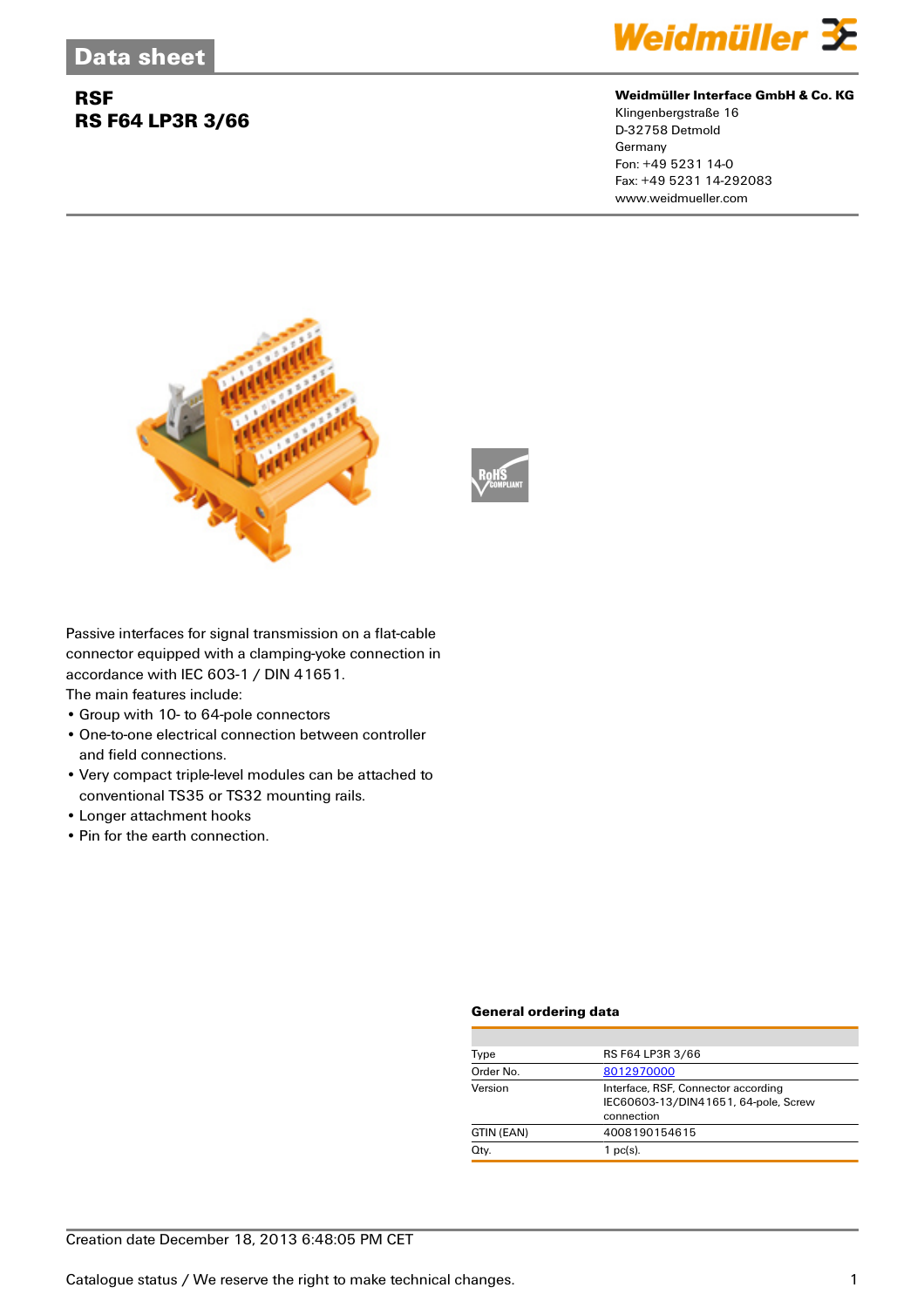## **RSF RS F64 LP3R 3/66**

# **Technical data**



#### **Weidmüller Interface GmbH & Co. KG**

Klingenbergstraße 16 D-32758 Detmold Germany Fon: +49 5231 14-0 Fax: +49 5231 14-292083

| <b>Dimensions and weights</b>            |                                             |                                                                  |                            |
|------------------------------------------|---------------------------------------------|------------------------------------------------------------------|----------------------------|
| Length                                   | 120 mm                                      | Width                                                            | 87 mm                      |
| Height                                   | 76 mm                                       | Net weight                                                       | 297 <sub>q</sub>           |
| <b>Temperatures</b>                      |                                             |                                                                  |                            |
| Operating temperature                    | $0+55^{\circ}C$                             | Storage temperature                                              | $-40+70$ °C                |
| <b>Connection Data</b>                   |                                             |                                                                  |                            |
|                                          |                                             |                                                                  |                            |
| Connection on control side               | Connector according<br>IEC60603-13/DIN41651 | Number of poles (control side)                                   | 64-pole                    |
| Connection (field side)                  | LP3R 5.08mm                                 | Earthing                                                         | Yes                        |
| Protective earth connection              | Flat-blade contact                          |                                                                  |                            |
| <b>Rating data</b>                       |                                             |                                                                  |                            |
| Rated voltage                            | 60 V AC / 75 V DC                           | Rated current per connection                                     | 1 A                        |
| <b>Insulation coordination (EN50178)</b> |                                             |                                                                  |                            |
|                                          |                                             |                                                                  |                            |
| According to                             | <b>DIN EN 50178</b>                         | Rated insulation voltage                                         | 100 V                      |
| Surge voltage category                   | Ш                                           | Pollution severity level                                         | $\overline{2}$             |
| Pulse voltage test (1,2/50µs)            | 0.8 kV                                      |                                                                  |                            |
| <b>Connection field</b>                  |                                             |                                                                  |                            |
| Type of connection                       | Screw connection                            | Clamping range, min.                                             | $0.13 \, \text{mm}^2$      |
| Clamping range, max.                     | $6 \text{ mm}^2$                            | Solid, min. H05(07) V-U                                          | $0.5$ mm <sup>2</sup>      |
| Solid, max. H05(07) V-U                  | $6 \text{ mm}^2$                            | Flexible, min. H05(07) V-K                                       | $0.5$ mm <sup>2</sup>      |
| Flexible, max. H05(07) V-K               | $4 \text{ mm}^2$                            | Flexible with sleeve, max.                                       | $2.5$ mm <sup>2</sup>      |
| Flexible with sleeve, min.               | $0.5$ mm <sup>2</sup>                       | Sleeve with plastic collar, max.                                 | $2.5$ mm <sup>2</sup>      |
| Min. wire cross-section, AWG [field]     | <b>AWG 26</b>                               | Max. wire cross-section, AWG [field]                             | <b>AWG 12</b>              |
| Tightening torque, min.                  | 0.5 Nm                                      | Tightening torque, max.                                          | 0.6 Nm                     |
| Stripping length                         | 6 mm                                        |                                                                  |                            |
| <b>Classifications</b>                   |                                             |                                                                  |                            |
| <b>ETIM 3.0</b>                          |                                             |                                                                  |                            |
| eClass 5.1                               | EC001419<br>27-24-22-04                     | <b>UNSPSC</b><br>eClass 6.2                                      | 30-21-18-01<br>27-24-22-04 |
| eClass 7.1                               | 27-24-22-04                                 |                                                                  |                            |
| <b>Product information</b>               |                                             |                                                                  |                            |
|                                          |                                             |                                                                  |                            |
| Descriptive text accessories             |                                             | Refer to the "Universal cables PAC-UNIV" section in this chapter |                            |
| <b>Approvals</b>                         |                                             |                                                                  |                            |
| Approvals                                |                                             |                                                                  |                            |
|                                          |                                             |                                                                  |                            |
| <b>ROHS</b>                              | Conform                                     |                                                                  |                            |
|                                          |                                             |                                                                  |                            |

#### Creation date December 18, 2013 6:48:05 PM CET